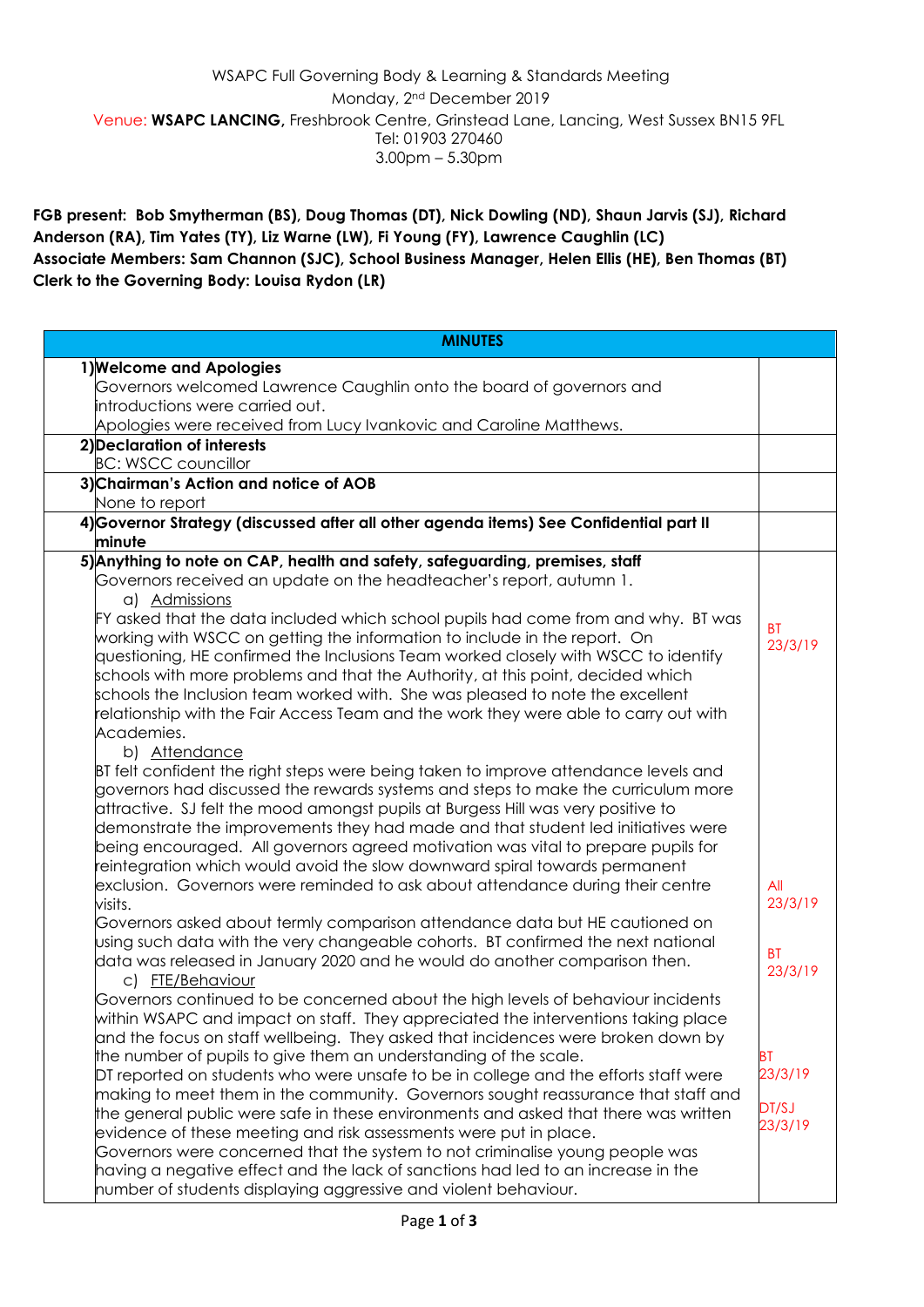| d) Safeguarding                                                                                                                                                     |                |
|---------------------------------------------------------------------------------------------------------------------------------------------------------------------|----------------|
| HE reported on three ongoing LADO referrals. She confirmed CPOMs was working                                                                                        |                |
| effectively and WSAPC were fully compliant with the recent NSPCC safeguarding                                                                                       |                |
| audit. Governors understood their vital training was available through Educare and HE                                                                               |                |
| volunteered to run a face to face session as an alternative for governors. LR to set                                                                                | .R             |
| most suitable date from 3-5pm in the Spring term.                                                                                                                   | 12/12/19       |
| e) Health & Safety                                                                                                                                                  |                |
| FT was carrying out the training and would liaise with SJC over the forthcoming WSCC                                                                                |                |
| inspection.                                                                                                                                                         |                |
| f) $II$                                                                                                                                                             |                |
| Governors were pleased to learn of the planned improvements and noted the benefit                                                                                   |                |
| for the curriculum. They appreciated how staff could use the improved digital                                                                                       |                |
| technology to maximise learning for pupils. FY commented on the value of setting up                                                                                 |                |
| initiatives such as a pupil run college blog site and SJC reported on the Enterprise                                                                                |                |
| website being developed by students. SJC believed the Microsoft Teams would be in                                                                                   |                |
| place by September 2020 which would have a positive impact of allowing students to                                                                                  |                |
| combine attendance with accessing the curriculum online.                                                                                                            |                |
| g) Boxing                                                                                                                                                           |                |
| Governors were delighted to learn from SJ how engaged pupils were with the boxing                                                                                   |                |
| programme and noted that it had a bearing on attendance on Fridays. They asked                                                                                      |                |
| whether it was gender specific but were pleased to hear that both girls and boys<br>attended. SJ went onto report on the hair and beauty salon pilot which was also |                |
| attracting both sexes. TY asked about links to further education and SJ outlined the                                                                                |                |
| training trial day and work experience placements.                                                                                                                  |                |
| h) Staff                                                                                                                                                            |                |
| DT confirmed they had a good staff team but it had been challenging to fill                                                                                         |                |
| vacancies.                                                                                                                                                          |                |
| i) Premises                                                                                                                                                         |                |
| $\beta$ JC updated on the building works to be carried out at Littlehampton.                                                                                        |                |
| 6) Approval of last FGB minutes: 21st October 2019                                                                                                                  |                |
| Subject to amending item 12 to: RA sought confirmation from the leadership that there                                                                               |                |
| would be a separate report for Chalkhill the minutes were approved and signed as a                                                                                  |                |
| true record.                                                                                                                                                        |                |
| 7) Matters arising/Action Grid                                                                                                                                      |                |
| a) WSCC Plan for WSAPC                                                                                                                                              |                |
| Governors confirmed staff had received the news of WSCC plans and DT felt it had                                                                                    |                |
| been good to keep staff fully informed.                                                                                                                             |                |
| b) Meeting with WSCC members                                                                                                                                        |                |
| ND had been in touch and had been promised a response after the election.                                                                                           |                |
| c) DBS/Section 128                                                                                                                                                  |                |
| Clare Griffin was contacting governors who did not have up-to-date information filed.                                                                               | CG             |
| d) Inset Day                                                                                                                                                        | 30/1/19<br>All |
| Governors are invited to the behaviour Inset on Friday, 10 <sup>th</sup> January at Charmendean                                                                     | 10/1/19        |
| Centre, Worthing, 9am-3pm.<br>e) Worthing/Lancing                                                                                                                   |                |
| Nothing to report. Still awaiting WSCC SEND & Inclusion strategy.                                                                                                   |                |
| Past student - governor<br>f)                                                                                                                                       |                |
| DT had approached a past student who was open to the idea but would firstly focus                                                                                   |                |
| on speaking to year 11s of her experience.                                                                                                                          |                |
| Anything to report on committee minutes<br>8)                                                                                                                       |                |
| a) Chalkhill                                                                                                                                                        |                |
| Approve terms of reference and discuss follow up from FGB on SLA for Chalkhill &                                                                                    |                |
| <b>WSAPC</b>                                                                                                                                                        |                |
| The terms of reference were approved. The FGB noted their responsibility to continue                                                                                |                |
| to press WSCC for an SLA for both WSAPC and for Chalkhill.                                                                                                          |                |
| b) Resources                                                                                                                                                        |                |
| The meeting had taken place and minutes would be distributed. TY was pleased to                                                                                     |                |
| inform governors of the balanced budget forecast for 2019/20.                                                                                                       |                |
| SJ reported on the Schools Forum. Governors were concerned about the possible                                                                                       |                |
| reduction of WSAPC planned places and the impact on the budget. Schools Forum                                                                                       |                |